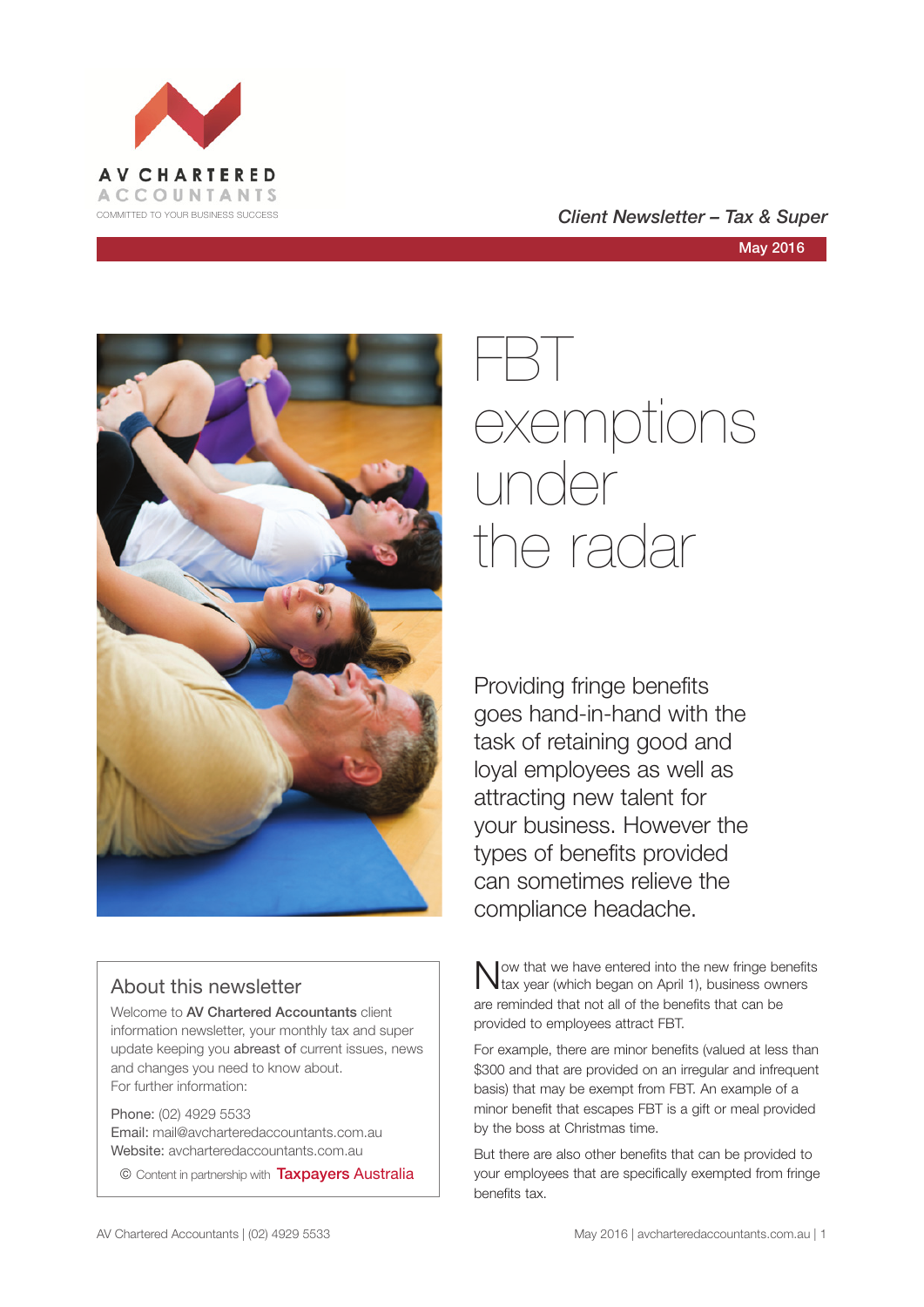bus<br>
ov<br>
car<br>
provide<br>
emple<br>
with mu<br>
work-re<br>
elect ated<br>onic<br>ices<br>nout<br>FBT<br>ties **Small business owners can now provide their employees with multiple work-related electronic devices without incurring FBT liabilities**

### PORTABLE ELECTRONIC DEVICES — AN EXTENDED EXEMPTION

As of the current FBT year (from April 1, 2016), small business owners can now provide their employees with multiple workrelated electronic devices without incurring FBT liabilities. This applies even if the devices have similar functions.

The devices can include:

- laptops
- tablets
- calculators
- GPS navigators, and
- mobile phones.

Items bought before April 1, 2016, but supplied to the employee after this date are eligible for the exemption. Multiple devices bought and given to the employee before April 1, 2016, (that is, during the just-passed FBT year) are not eligible. In these cases, the exemption only applies to one item for that FBT year.

Note that eligible small businesses must have aggregated annual turnover of less than \$2 million. Those businesses that aren't eligible must still follow the existing rules (that is, one device per year).

### NUTRITION AND EXERCISE GUIDANCE

Where an business has arranged for a program to be made available to its employees to learn how to eat better and exercise properly, for the purpose of assisting them with managing their health, fitness and stress, and the employer allocates time during the working day, the cost of this benefit is FBT free. The ATO requires that the employer must have an objective, plan or policy in place to improve or maintain the quality of employee performance.

### CASH AWARDS IN THE WORKPLACE

Genuine safety awards made to an employee in an FBT year up to a total value of \$200 are exempt, but once over \$200 the whole amount is subject to FBT.

Long service awards for service of more than 15 years is usually FBT exempt (for example, an item such as a watch) but there is a value threshold, which is \$1,000 for 15 years of service and \$100 for each additional year. If the employer provides another benefit

following additional years of service, the benefit is exempt if it is no more than \$100 for each year of service in excess of those years for which a benefit was previously provided. If in excess of either the \$1,000 or \$100 limits, no exemption applies.

The ATO accepts that employee contributions are usually not counted towards the value of the benefit. Further, a separate benefit provided by work colleagues in an arm's length situation would not be subject to FBT.

### HANDS ACROSS THE OCEAN

If an employee has been posted overseas, FBT exemptions might include:

- 50% of the cost of one return trip per year for the employee and family, and
- there is no FBT on the cost of education for that staff member's children (subject to conditions).

Where an employee from overseas is working for an Australian business (in Australia) and is a temporary resident at the time, the making of a contribution to a foreign superannuation fund for the purpose of providing superannuation benefits escapes FBT liability. This is much like superannuation guarantee payments made for a resident.

### NOT ONLY, BUT ALSO…

Also exempt from FBT are the following:

- compassionate travel by employees while travelling or living away from home on employment duties to attend the funeral of a close relative or to visit a close relative who is seriously ill
- disabled person car parking
- newspapers and periodicals provided to employees for business purposes.  $\blacksquare$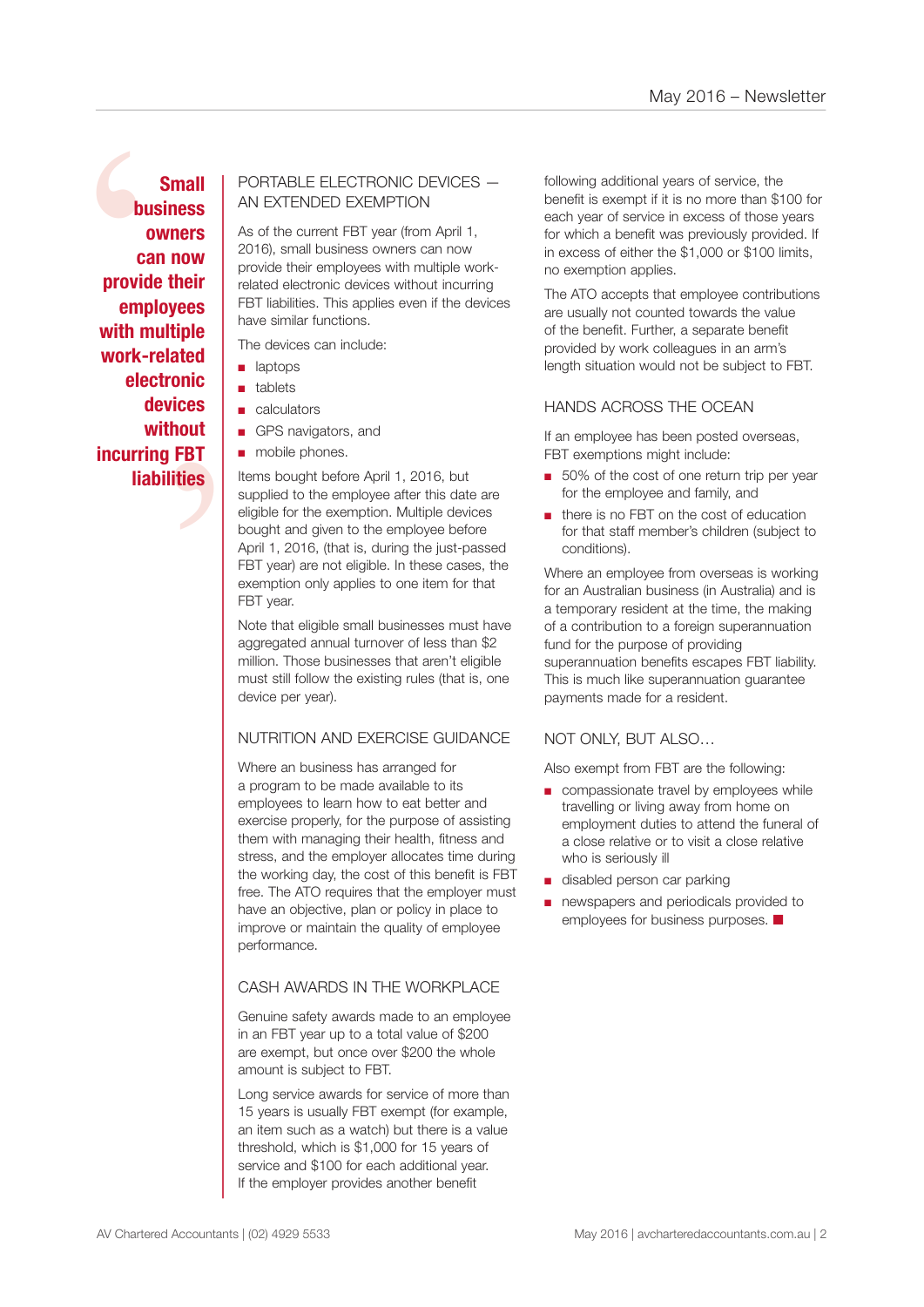

nce we have lodged your latest activity statement, you may realise that something has been left out or you have neglected to include a particular item. The Australian tax system is based on "self assessment", which means the ATO generally takes your word, under our guidance, and bases its assessment on the information it has been provided.

But this is not to say that the ATO may not check the information it has been given if, for example, its data matching activity flags a concern. If an inadvertent error slips past the keeper, there are options to make it right.

### Making changes

It is not all that uncommon for business owners to want to make a change to a business activity statement (BAS) that has already been lodged — often there can be an unclaimed credit that simply slipped your mind, or you remember that you received some other form of income.

For example, a not uncommon situation arises when a business owner has already claimed fuel tax credits based on the intention to use the fuel in a certain way, but subsequently uses it in a different way. An error can be either on the credit or debit side. Again using fuel tax credits as an example, a credit error means you claimed less fuel tax credits than you were entitled to  $-$  for example, you used a lower rate than you were entitled to. A debit error means you claimed more tax credits than you were entitled to. This can occur if you:

- made clerical errors, for example, double counting some fuel purchases
- over calculated your eligible quantity of fuel
- used a higher fuel tax credit rate than you were entitled to
- claimed fuel tax credits for all fuel you acquired, not only the fuel intended for use in an eligible activity.

If you did not make an adjustment in the BAS period in which you become aware an adjustment was required. it becomes an error. If you made multiple errors in a BAS period, you must treat each error individually when determining if it can be corrected and how to correct it. Apart from these specific circumstances, there are also those straight-out mistakes that we all make from time

to time, or you could have forgotten to tell us something about your tax affairs at our appointment.

#### How we can help

We can use your current activity statement to correct many previous GST and fuel tax credit errors, to make claims for previous periods or to vary a PAYG instalment. A four year time limit applies to claiming refunds and credits, and this "period of review" commences from the day you were required to lodge the activity statement.

If you can't make such corrections on your current activity statement, we may have to revise the original BAS for you. Note that the process for correcting mistakes and making claims for previous periods can depend on the specific tax or type of credit involved, so you may need to check with us.

If you need to correct information you provided on a BAS and are not eligible to correct it on a later statement, you may need us to complete a revised activity statement. The important thing is to make sure that as soon as you realise that the information you have reported to the ATO is incorrect or incomplete, that you ask us to take actions to correct it.

And the way we can do this is to revise a BAS or apply to make an amendment (in fact the ATO generally treats a revised activity statement as an application to amend an assessment).

If the ATO accepts your revised amount in full and the amendment is made within the period of review, the revised statement will be taken to be a notice of amended assessment. The date of effect of the amended assessment is the day it is adjusted on your running balance account. However if the ATO does not accept the revised amounts in full, it will issue a notice of amended assessment.

If your revision increases the tax you owe or reduces your credit, the ATO will generally treat your revised activity statement as a voluntary disclosure of unpaid tax or over-claimed credits. This means you're likely to receive concessional treatment for any penalties and interest charges that may apply. (You will still have to pay any outstanding tax or overpaid credits, and we may have to ask for a reduction in interest charges for you.)  $\blacksquare$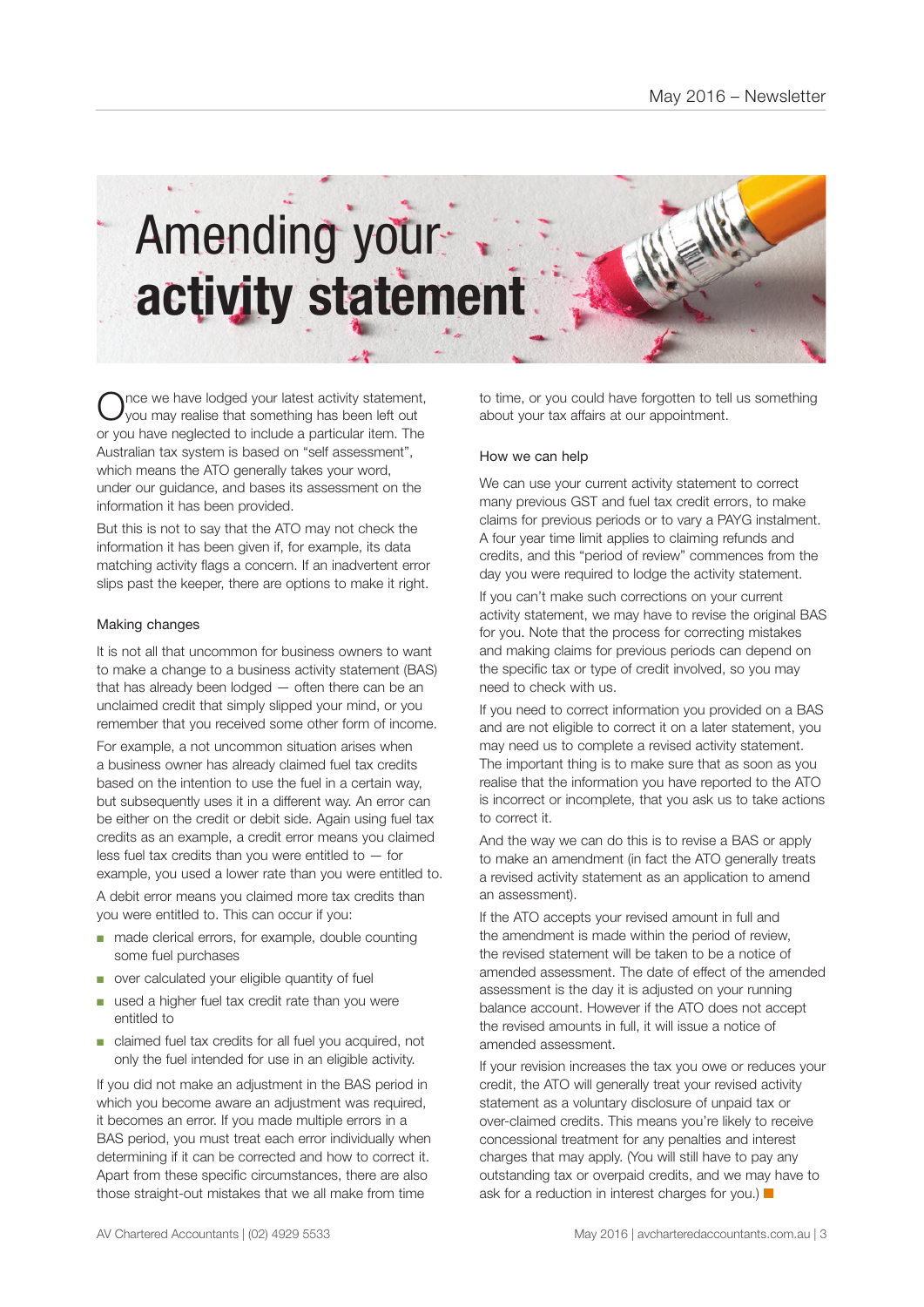

The fact the ATO issues reminders is a sure sign that  $\mathbf I$  the topic is continuing to be a concern.

Even though it is still some time before the owners of beach shacks or bush retreats will be making an appointment to see their tax agents, it can only be assumed that the ATO is wary that these taxpayers are most likely expecting to make certain related claims come tax time.

### What's the tax treatment for holiday homes?

If your holiday house is just used by yourself, and your family and friends (that is, it is not rented out), then there is generally nothing to include in your tax return in terms of income or deductions until the property is sold.

But when that time comes, you will need to have kept records of all expenses and outgoings from the time you bought the holiday house until the day it is sold. This will enable us to be able to accurately work out any capital gain (or perhaps loss) when you sell.

However if it has been leased or rented out, the principles that apply to an investment rental property also apply to a holiday house from an income tax point of view. Owners are therefore eligible to claim expenses for the property based on the proportion of the income year when it was rented out or, alternatively, based on when it was "genuinely available" for rent (see panel on page 5).

### What expenses can I claim?

Deductible expenses can include interest on funds borrowed to buy the house, property insurance, an

Can your summer holiday house be turned into a tax advantage?

Now that summer has come and gone, the ATO has been active in issuing reminders about the taxation issues surrounding holiday homes.

agent's commission, repairs and maintenance costs (such as materials, mower fuel, council tip fees, trailer hire), council rates, the decline in value of depreciating assets such as a stove, and capital works. Check with us if you want to make sure an expense is eligible for a deduction.

As noted, if you rent out your holiday home, you can claim reasonable costs that relate to you inspecting, maintaining and making repairs to the property. But if you are primarily visiting the property to have a holiday, and while there make repairs or do some maintenance, you generally can only claim repair and maintenance costs based on the proportion of the income year the property was rented out or was genuinely available for rent. Note also that you cannot claim travel costs to and from the property on such cases.

### Don't forget to apportion for private use

It will be necessary to apportion expenses if the house has been used:

- $\blacksquare$  for private purposes for part of the year such as when you use it yourself, or allow your family, relatives or friends to use it free of charge
- **by family or friends for part of the year and you charge** them less than market rent.

So if for example the house is made available to renting holiday makers for most of the year, but you reserve three weeks over an off-peak period to use it yourself, that three week period needs to be ignored when calculating deductions. This also includes use by other family members, relatives and friends.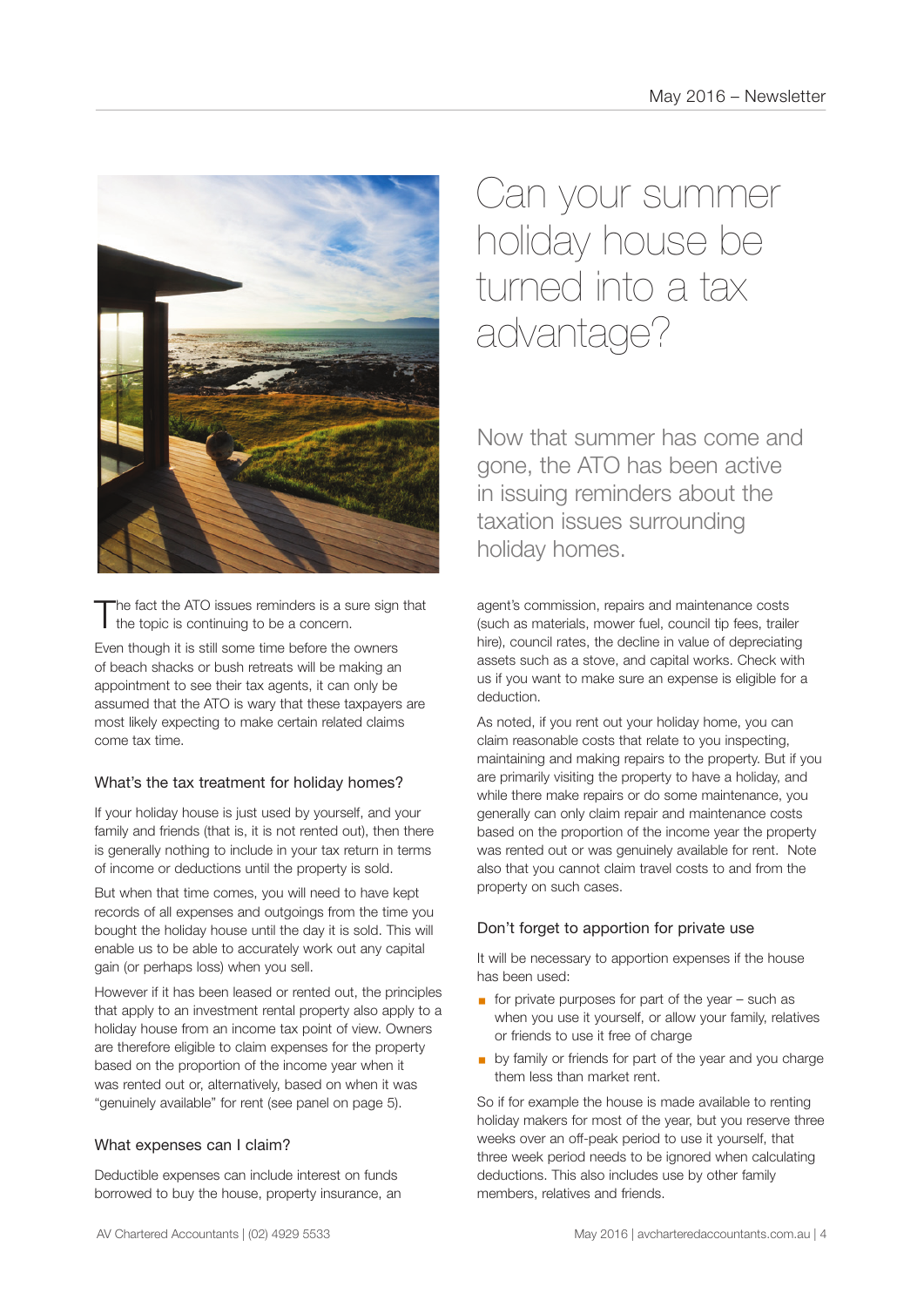### **Example: Private use by owner**

James McGill and his partner Kim have a holiday home, which is rented at market rates. They have a real estate agent advertise it for rent during the year. James and Kim use the property themselves for four weeks during the year.

During the year, their expenses for the property are \$34,802. This includes interest on the funds borrowed to buy the holiday home, property insurance, the agent's commission, maintenance costs, council rates, the decline in value of depreciating assets and capital works deductions.

James and Kim receive \$25,650 from renting out the property during the year. However no deductions can be claimed for the four weeks they used the property themselves.

James and Kim can claim deductions for their expenses based on the proportion of the income year the property was rented out or was "genuinely available" for rent (more below).

James and Kim's rental income and deductions for the year are as follows:

| Rental deductions (48/52 x \$34,800) \$32,124 |  |
|-----------------------------------------------|--|
|                                               |  |

As they are joint owners, they claim a rental loss of \$3,237 each in their tax returns.

James and Kim need to keep records of their expenses. If they make a capital gain when they sell the property, the proportion of expenses (interest, insurance, maintenance costs and council rates) that they could not claim a deduction for might in certain cases be taken into account in working out their capital gain.

### Special rule for non-arm's length dealings

If your holiday home is rented out to family, relatives or friends below market rates, your deductions are limited to the amount of rent received for that period. For example, if your holiday house is used by your sibling's family for a week, and they pay a token \$100 for the privilege, even though expenses such as those mentioned above may be calculated to add up to say \$200, a claim for expenses is capped at the amount of rent received (that is, \$100).  $\blacksquare$ 



### GENUINE AVAILABILITY FOR RENTAL

If the holiday house is really available to be rented out, but you or your real estate agent have simply not been able to attract renters, then the ATO will still generally allow deductions for that property.

However the ATO is wary that some less-than-scrupulous holiday home owners may try to make expense claims for their property while not really intending to rent it out to others.

The ATO has outlined various factors that it believes may indicate that a holiday house is not "genuinely available" to be rented — leaving the property owner ineligible to make expense claims. Factors that the ATO can be on the lookout for include a holiday house that is:

- advertised in ways that limit its exposure to potential tenants for example, the property is only advertised at a workplace, by word of mouth, or outside annual holiday periods when the likelihood of it being rented out is very low
- the location, condition of the property, or accessibility to the property, mean that it is unlikely tenants will seek to rent it
- **•** you place unreasonable or stringent conditions on renting out the property that restrict the likelihood of the property being rented out – such as:
	- setting the rent above the rate of comparable properties in the area
	- placing a combination of restrictions on renting out the property such as requiring prospective tenants to provide references for short holiday stays and having conditions like "no children" and "no pets", and
- **•** you refuse to rent out the property to interested people who have applied to rent the property without adequate reasons.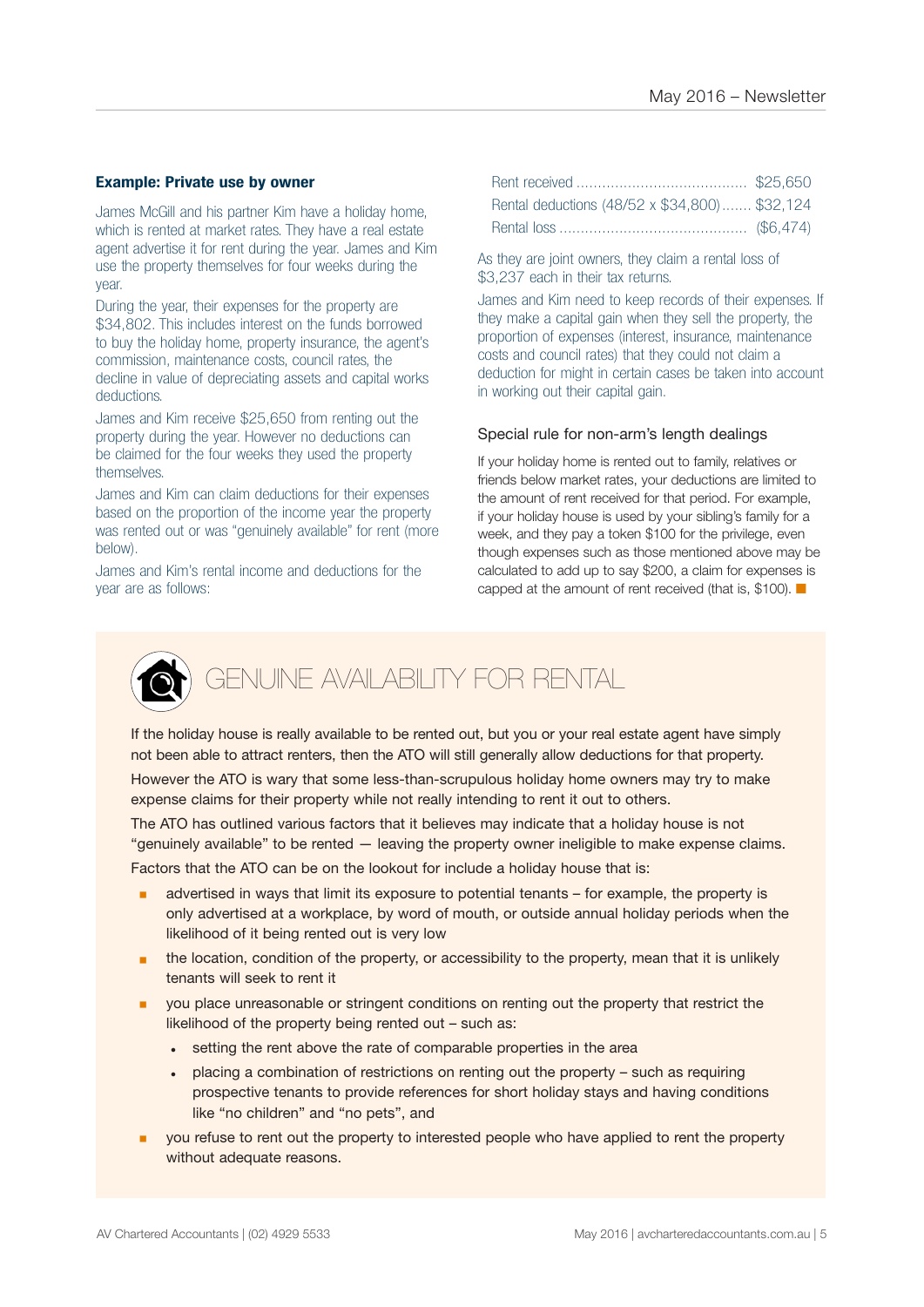

### Considerations if your employee wants to salary package

 $\bigcap$  alary packaging is one way for an organisation to **J**increase the take-home pay of its employees  $-$  and if done correctly, at no extra cost to the business but with a tax advantage to the employee.

### WHAT'S SALARY PACKAGING?

Basically, an employee agrees with their employer to forego part of their future salary or wages in return for the employer providing benefits of a similar value. By paying for items out of pre-tax salary the employee can reduce taxable income. Benefits typically provided include cars by way of novated lease, provision of property (such as a computer) or payment or reimbursement of expenses.

For the employer, salary packaging has some advantages, such as the ability to attract employees, and it may also act as an incentive to reward employees.

Benefits that employees can package can be dependent on the type of organisation as well as the items the employer is willing to consider. There can however be additional administration costs to the employer in making sure that it is all processed correctly.

### CONSIDER FRINGE BENEFITS TAX

The ATO says employers need to be very aware of fringe benefits tax (FBT) when working out what can be provided to replace the income in a typical salary sacrifice arrangement. Sometimes it can cost employers more in remuneration if salary packaging is done incorrectly because of FBT being levied.

For an employer, if an FBT liability is generated through a salary sacrifice arrangement, that cost can be passed on to the employee by reducing their total remuneration by the same amount. There may be extra paperwork, but an employer should be no worse off when they provide taxable benefits under a salary sacrifice arrangement.

Benefits provided that would typically be subject to FBT include property (such as goods) and expense payments (such as loan repayments, school fees, child care costs and home internet connection).

So for example if an employee salary packages golf club membership worth \$2,000 (including GST), the amount sacrificed from their salary will generally be that amount plus any FBT liability.

### CARS A PERENNIAL FAVOURITE

Including a car in a salary package is very popular, and doing so as part of a salary sacrifice arrangement will often raise the topic of "novated leases". Costs in operating the vehicle can also be salary sacrificed. This is typically referred to a fully novated lease.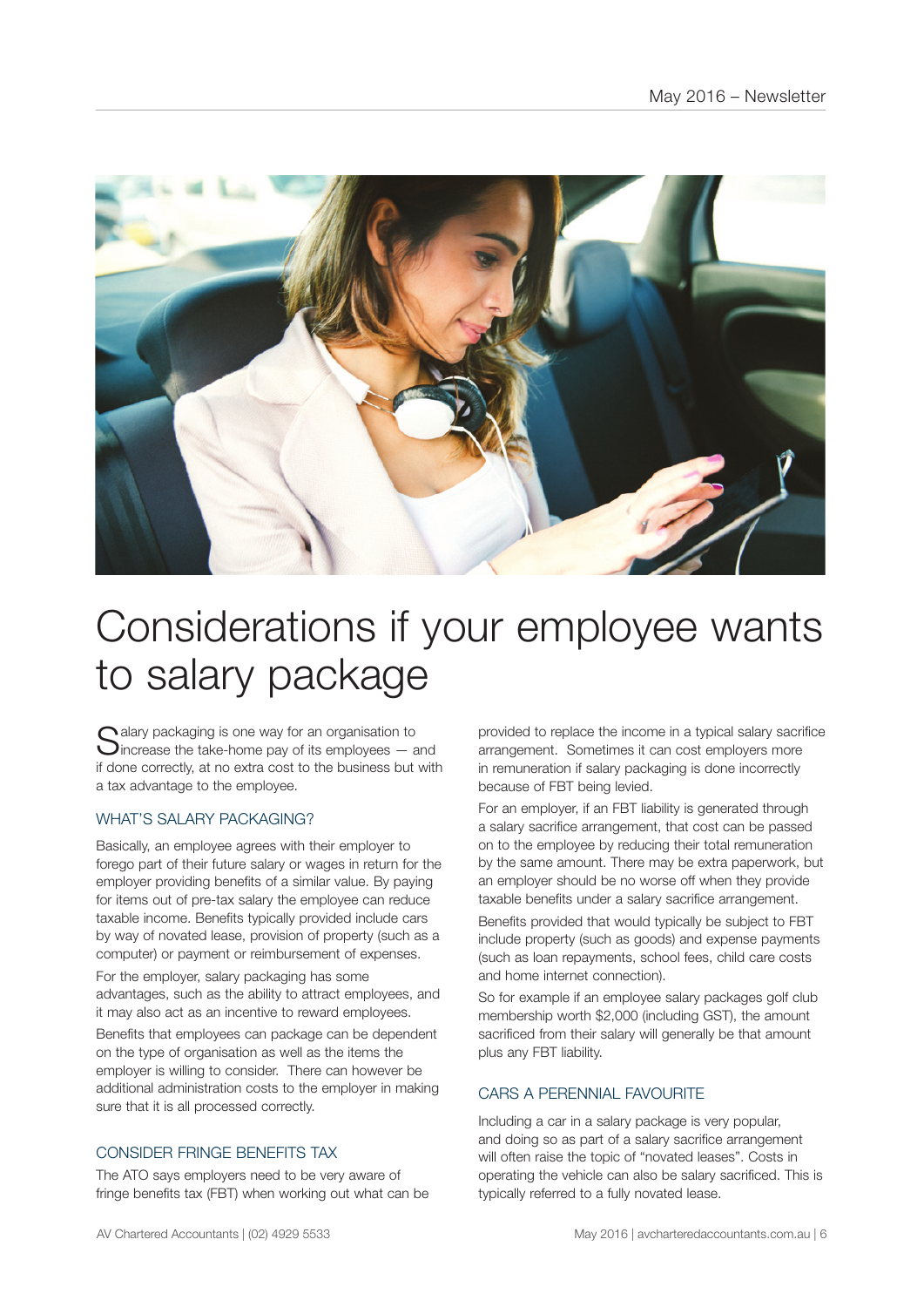### What's a novated lease and its benefits?

A novated lease is a three-way deal – between an employee, a financier, and the employer. The employee owns the car, and the employer agrees to make lease repayments to the financier plus pay for any running costs for that car as a condition of employment.

One obvious such condition is to remain an employee. In the event that employment ceases, the obligations and rights under the lease revert to the (former) employee. This can suit the person involved, as they keep the car, but can also suit the employer as they are not saddled with an extra vehicle or a financial commitment for it.

### What are the tax implications to the employer?

During the period of the novated lease, the employer is entitled to a deduction for lease expenses where the car is provided as part of the salary sacrifice arrangement.

It does give rise to a car benefit under the FBT rules and is subject to FBT. The complication is that the taxable value for FBT purposes can be arrived at by varying methods, so consultation with this office is recommended.

To reduce the FBT, an employee can also make contributions towards the running of the vehicle from their after tax income. Ideally employees should seek advice from their tax agent to ensure that novated leasing suits their financial circumstances.

### SUPERANNUATION A COMMON CHOICE

Salary sacrificed super contributions are treated as employer contributions, and if made to a "complying super fund" the sacrificed amount is not considered a fringe benefit for tax purposes — which means employers will not be liable to pay FBT on the super contributions. Further, these will not be included as a reportable fringe benefit amount on the employee's payment summary.

However salary sacrificed super contributions in excess of mandated contribution caps must be reported on the employee's payment summary as reportable employer super contributions. Note however that salary sacrificed super contributions made to a non-complying super fund will be a fringe benefit.

### Can a deduction be claimed by the employer?

If the employee is younger than age 75, you can claim a deduction on all employer super contributions, including salary sacrificed contributions, you make to their super fund. After age 75, only mandated employer contributions can be accepted by the super fund and a deduction claimed.

Note also that while reportable employer superannuation contributions are not included in the employee's assessable income, the amount can be included in the income tests applicable for some benefits and obligations, such as:

- deductions for personal super contributions and noncommercial losses
- the super co-contribution
- the Medicare levy surcharge threshold calculation
- a range of Centrelink and child support benefits and obligations.

Salary sacrificed contributions to a super fund form part of the employee's "concessional contributions" for the financial year, on top of superannuation guarantee (SG) payments. There is a cap on the amount of concessional contributions that an individual can make each financial year before paying extra tax. For the 2016-17 financial year, this is \$30,000, or \$35,000 if the employee is aged 49 or over on June 30, 2016.

Note that the employer SG obligation amount of 9.5% is based on the reduced salary (that is, post the amount sacrificed). Also note that some awards or agreements may stipulate the amounts of super, so the salary sacrificing arrangement will not affect SG obligations.

### FBT EXEMPTIONS

Certain fringe benefits are specifically exempt from FBT. Note that the exemption applies if the items are primarily for work-related use. Some common items include:

- portable electronic device (such as a mobile phone or tablet)
- an item of computer software
- an item of protective clothing
- tools of trade
- a briefcase.

Alternatively, there is an "otherwise deductible" rule, which works by allowing an employer to avoid an FBT liability on an item to the extent that if the employee would have been eligible to claim the item as a deduction in their own tax return had they bought this item themselves

Specifically, there will be no FBT on the item purchased if an employee uses it solely for work purposes. There may be some apportionment, and therefore an FBT liability, if it is not fully being used for work purposes.

Contact this office for other exemptions and ways to reduce your FBT liability.  $\blacksquare$ 

**TIP** A legitimate salary sacrifice arrangement cannot be made retrospectively for salary or wages that have already been earned.